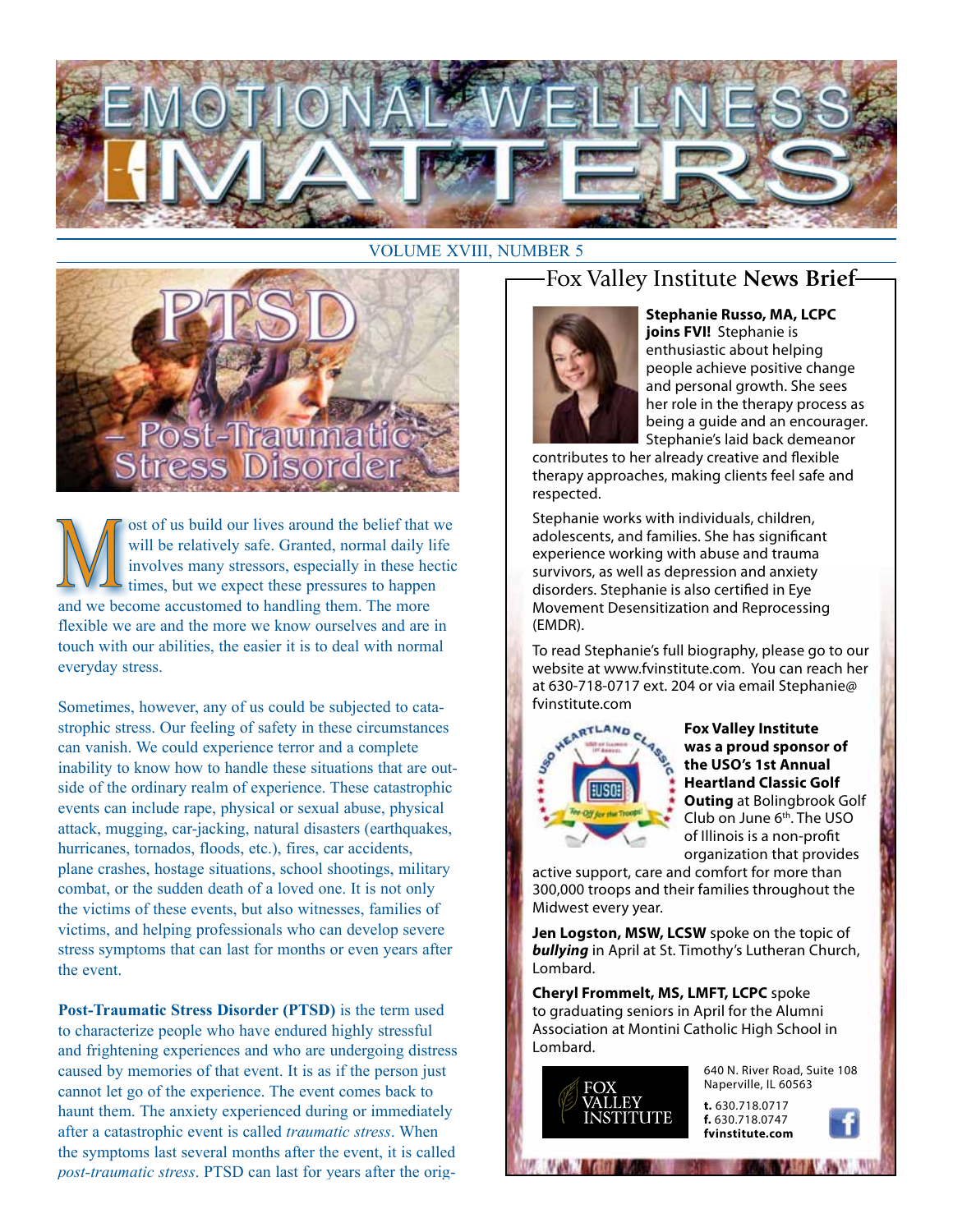inal trauma and may not become evident initially. For example, an individual may witness a murder as a child, but not experience the associated stress until mid-life.

Some people are more likely to develop PTSD than others. Experts are not sure why some people develop PTSD after a relatively minor trauma while others exposed to great trauma do not. Those who are very young or very old are more vulnerable. PTSD is also associated with intelligence (those with a higher level of intelligence are less likely to suffer from PTSD). Individuals who already suffer from anxiety disorders, some personality disorders, or depression seem more likely to get PTSD after extreme trauma. It seems that the more vulnerable one feels in dealing with the world, the more likely one is to develop PTSD.

Trauma of great severity is more likely to produce PTSD than lesser traumas. For example, it was found with Vietnam War veterans that prolonged combat with sniping and air bombardment produced PTSD more often than brief exposure to combat with few weapons. It has also been found that traumas between people (such as sexual assault and muggings) are more likely to produce PTSD than natural disasters like earthquakes or floods.

#### Symptoms of PTSD

People can be considered to have PTSD when they have been exposed to an extreme trauma, the symptoms last at least a month in duration, and the symptoms cause excessive distress so that social functioning and job performance are impaired. One sign of PTSD is that the traumatic event is relived repeatedly in the person's mind – and this appears in the form of "flashbacks," recurrent images, thoughts or dreams about the event...and even nightmares. Reminders of the event can cause distress – so many people go out of their way to avoid places and events that remind them of the catastrophic occurrence. Many people experience anxiety, restlessness, concentration difficulties, decreased memory, irritability, sleeplessness, hypervigilance, or an exaggerated startle response. Some people even experience what is called "survivor's guilt" – because they survived and others did not or because of certain things they may have had to do in order to survive.

There are three main clusters of PTSD symptoms, and all three of these groupings must be present for a diagnosis of PTSD.

*Intrusive Symptoms:* Intrusive and repetitive memories which stir up negative feelings experienced during the trauma can overwhelm a person. These memories can appear in the form of:

● flashbacks (a feeling of reliving the trauma)

- frequent, distressing memories of the trauma
- nightmares
- emotional and physical distress when traumatic memories are triggered.

*Arousal Symptoms:* PTSD sufferers experience physiological reactions, which indicate that they don't feel safe and they are physically on the alert to deal with danger. These can include:

- being easily startled or feeling jumpy
- hypervigilance (feeling "on guard" even when the situation is safe)
- concentration difficulties
- outbursts of anger and irritability
- problems in falling asleep or staying asleep.

*Avoidance Symptoms:* People suffering from PTSD go out of their way to escape the overpowering memories and arousal symptoms. This pattern of behavior can include:

- avoiding places, people or situations that serve as reminders of the trauma
- avoiding thoughts or feelings associated with the trauma
- memory loss about some aspects of the traumatic event
- feeling emotionally numb
- feeling estranged or detached from other people
- feelings of hopelessness and helplessness about the future
- decreased interest in pleasurable activities.

There are other emotional and physical problems that may accompany PTSD. Unfortunately, some people seek relief from these symptoms without dealing with the root cause so that the symptoms persist. These problems may precede PTSD, in which case they become exacerbated, or they might develop after the onset of PTSD. The emotional problems include panic disorder, agoraphobia (fear of being out in public), social anxiety (speaking in public), depression, obsessive-compulsive



disorder, sleep disorders, suicidal thoughts and substance abuse (drug or alcohol abuse). The physical problems can include skin problems, pain, gastrointestinal disorders, fatigue, respiratory problems, low back pain, muscle cramps, headaches, and cardiovascular problems.

**This newsletter is intended to offer general information only and recognizes that individual issues may differ from these broad guidelines. Personal issues should be addressed within a therapeutic context with a professional familiar with the details of the problems. ©2011 Simmonds Publications: 5580 La Jolla Blvd., #306, La Jolla, CA 92037 Website ~ www.emotionalwellness.com**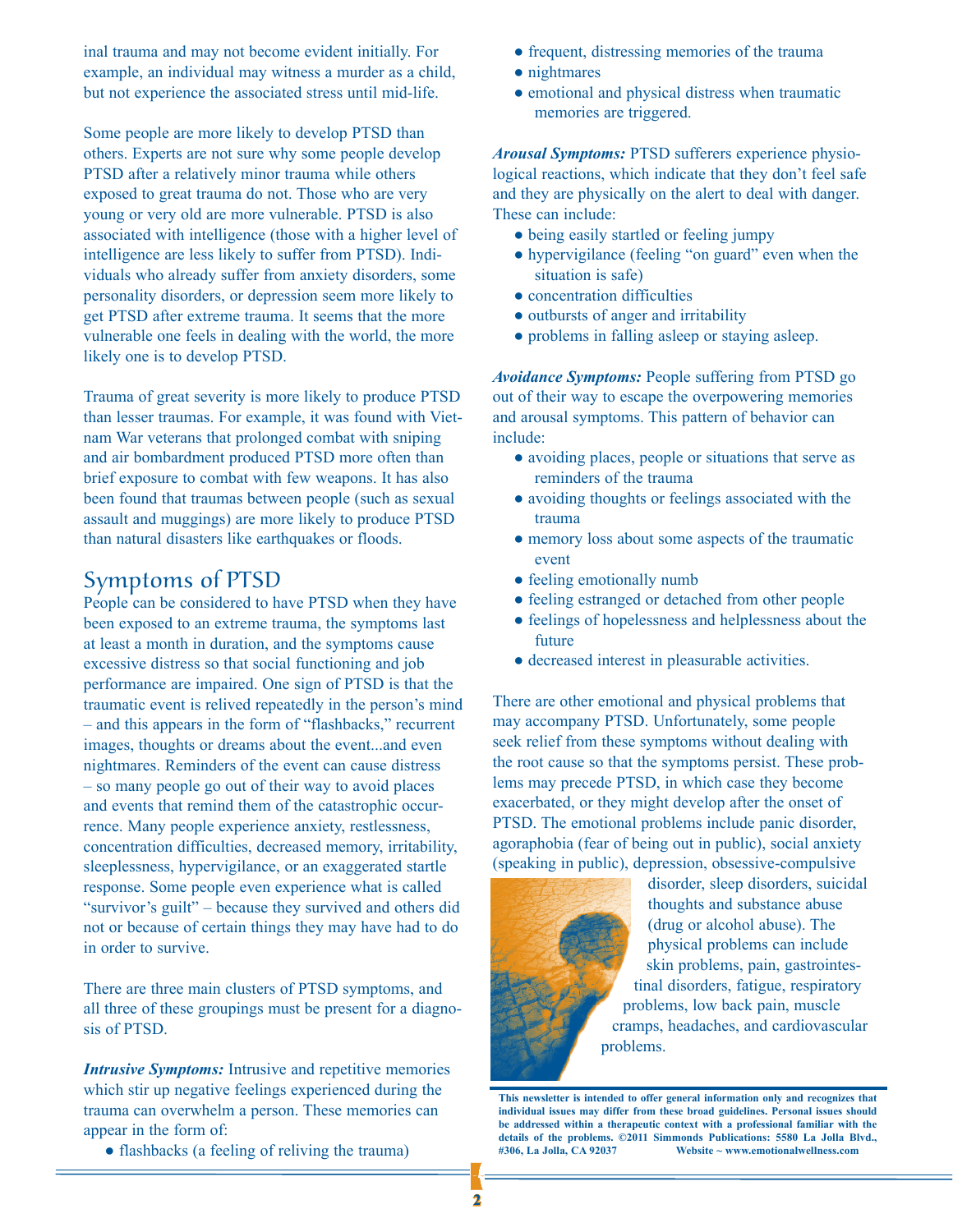It is important to remember that PTSD is a normal reaction to a very abnormal situation. There is no shame in experiencing these symptoms, nor is having these symptoms a sign of weakness. Help is available from trained professionals so that in most cases, with the appropriate effort and courage, the symptoms can disappear completely, or at least substantially decrease and become more manageable.

## Getting Help for PTSD

We live in a world of relative safety most of the time – but it is a world in which people often lack support for dealing with calamities. In these times we may not have the extended families, long-term friendships, sense of neighborhood, feeling of community, or the support from religion that have historically helped people endure times of crisis. We usually get along without difficulty as long as things go smoothly. But when a crisis occurs, we sometimes simply do not know what to do or where to turn.

Traumatic events can leave us stranded. We may lack not only social support when a crisis occurs, but also the language for understanding the place of tragedy in our lives. We may not know how to conceptualize it – how to use words that can describe a disaster and make it real. We may not know how to react emotionally when crisis comes into our lives – these are feelings that we may have never experienced before and they may frighten us. So we refuse to accept the crisis or to deal with it. We think we are strong and able to endure anything. Denial comes easily. Refusing or not knowing how to deal with the thoughts and feelings that accompany a major catastrophe, unfortunately, sets us up for PTSD. And it is not our fault.

PTSD is highly treatable, especially if it is caught early. The idea behind the treatment is to process or work through the traumatic event, as well as to manage the immediate troublesome symptoms the person is experiencing. A trained therapist can help the PTSD sufferer to find the words, in a safe and gentle way, to talk about the event and to confront the feelings that accompany the experience. This is not an easy step, but it is a necessary one. While it might seem natural to avoid reliving a painful memory, it is important to face the memories, feel the emotions, and try to work through them. When this happens, the trauma no longer controls the person – the person is now in control of the memory of the trauma so that he or she can approach it objectively and flexibly.

There are other highly effective techniques for dealing with PTSD. One is called EMDR (eye movement desensitization and reprocessing) in which the trauma is intersively processed under the guidance of a trained therapist. Others (for example, cognitive processing therapy) focus on our thoughts and work on issues where we feel stuck in trying to get beyond the trauma.

A person who has survived a traumatic event will probably never feel as if the event never happened, but the distressing and disruptive effects of PTSD can be alleviated. In therapy, a person can learn to describe a coherent account of his or her life. People who are able to do this are much less susceptible to the effects of trauma. Therapists use a number of techniques to help a person work through traumatic events, some involving talking and some involving more physical interventions. Sometimes medication can help to lessen the anxiety, depression and sleep difficulties, as well as the physical symptoms, which go along with PTSD. Social agencies now use highly effective techniques, such as critical incident debriefing, to help people process their way through a trauma immediately after a disaster occurs in a community. Victims of violence are often now given support to talk about the event soon after it has occurred.

The old way of thinking was that the strongest people were those who could hold in their emotions and face tragedy stoically. Unfortunately, this is precisely the

pattern which leads to PTSD. Real strength comes from knowing oneself and expressing that sense of self in the world with openness, honesty, integrity – and courage.



#### **Some PTSD Statistics**

Most people who are exposed to extreme stress are able to process their way through their reactions and never develop PTSD.

- It has been estimated that 70 percent of people will be exposed to a traumatic event in their lifetime.
- Of those people, 20 percent will go on to develop PTSD.
- At any given time, an estimated 5 percent of people have PTSD.
- Approximately 8 percent of the population will develop PTSD during their lifetime.
- Women are about twice as likely to develop PTSD as men, mostly because women are more susceptible to experience interpersonal violence, including rape and physical beatings.
- Victims of domestic violence and childhood abuse are at tremendous risk for PTSD.
- Rape is the leading cause of PTSD.